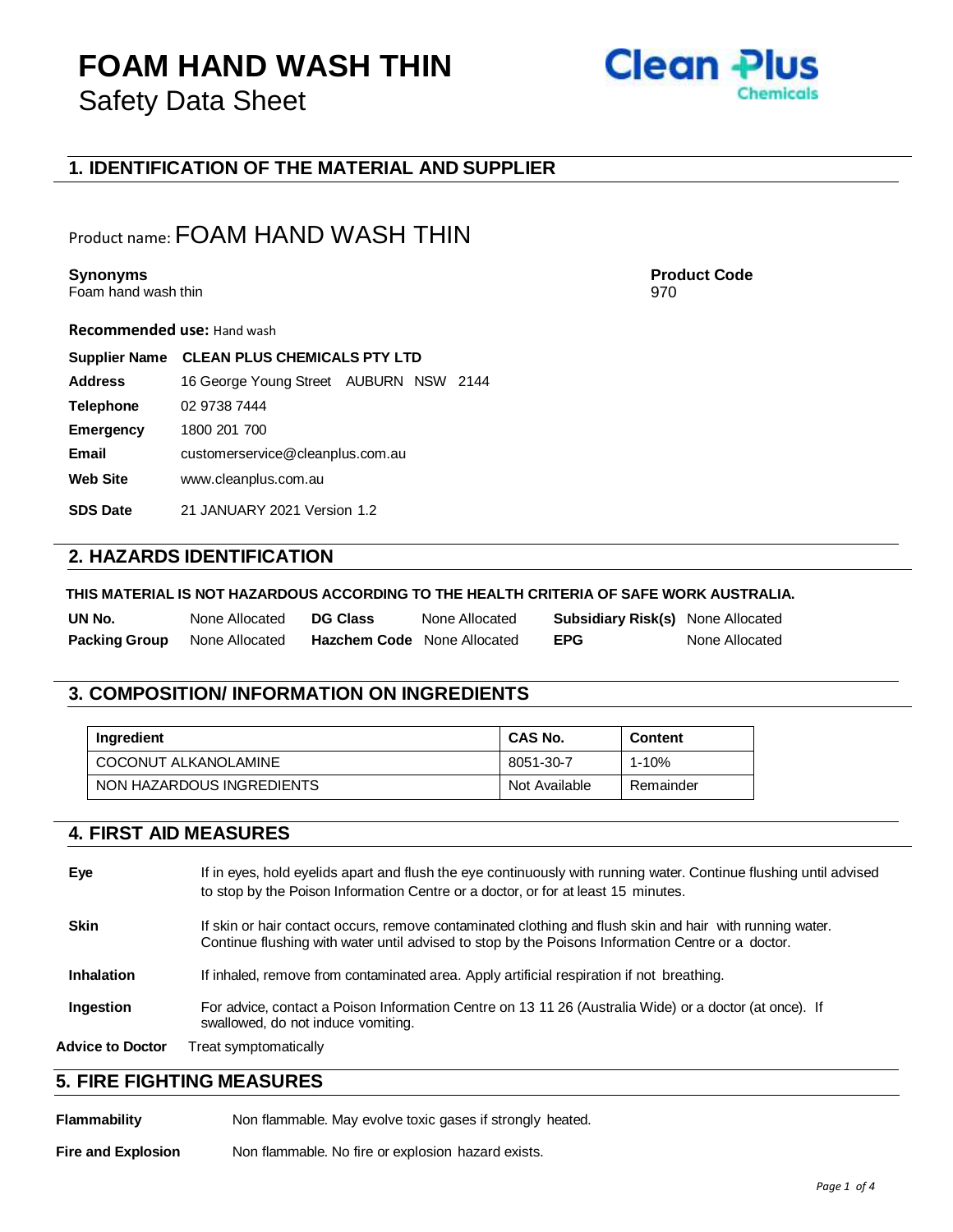# **FOAM HAND WASH THIN** Safety Data Sheet



**Extinguishing** Non flammable. Prevent contamination of drains or waterways.

**Hazchem Code** None Allocated

### **6. ACCIDENTAL RELEASE MEASURES**

**Spillage** If spilt (bulk), wear splash-proof goggles and PVC/rubber gloves. Absorb spill with sand or similar and place in sealed containers for disposal. Wash spill site down with water. For small amounts, dilute with water and flush to sewer. Caution: surfaces may be slippery.

## **7. STORAGE AND HANDLING**

**Storage** Store in cool, dry, well ventilated area, removed from acids, combustible materials and foodstuffs. Ensure containers are adequately labeled, protected from physical damage and sealed when not in use. Check regularly for leaks or spills.

**Handling** No special handling requirements are necessary.

### **8. EXPOSURE CONTROLS/ PERSONAL PROTECTION**

**Exposure Stds** No exposure standard(s) allocated.

**Biological Limits** No biological limit allocated.

**Engineering Controls** Ensure adequate natural ventilation.

**PPE** Wear splash-proof goggles and PVC or rubber gloves.

## **9. PHYSICAL AND CHEMICAL PROPERTIES**

| Appearance              | THIN BLUE LIQUID      | <b>Solubility (Water)</b>    | <b>SOLUBLE</b>       |
|-------------------------|-----------------------|------------------------------|----------------------|
| Odour                   | <b>FRESH ODOUR</b>    | <b>Specific Gravity</b>      | $0.98 - 1.02$        |
| <b>Ph</b>               | $6.5 - 7.5$           | <b>Volatiles</b>             | <b>NOT AVAILABLE</b> |
| <b>Vapour Pressure</b>  | <b>NOT AVAILABLE</b>  | Flammability                 | <b>NON FLAMMABLE</b> |
| <b>Vapour Density</b>   | <b>NOT AVAILABLE</b>  | <b>Flash Point</b>           | NOT RELEVANT         |
| <b>Boiling Point</b>    | 100°C (Approximately) | <b>Upper Explosion Limit</b> | NOT RELEVANT         |
| <b>Melting Point</b>    | <b>NOT AVAILABLE</b>  | <b>Lower Explosion Limit</b> | NOT RELEVANT         |
| <b>Evaporation Rate</b> | <b>NOT AVAILABLE</b>  |                              |                      |

### **10. STABILITY AND REACTIVITY**

| <b>Chemical Stability</b>  | Stable under recommended conditions of storage.                                                                                        |
|----------------------------|----------------------------------------------------------------------------------------------------------------------------------------|
| <b>Conditions to Avoid</b> | Avoid heat, sparks, open flames and other ignition sources.                                                                            |
| <b>Material to Avoid</b>   | Compatible with most commonly used materials. Incompatible with acids (e.g. Hydrochloric acid) and<br>combustible/flammable materials. |
| <b>Decomposition</b>       | May evolve toxic gases if heated to decomposition.                                                                                     |
| <b>Hazardous Reactions</b> | Polymerization is not expected to occur.                                                                                               |

### **11. TOXICOLOGICAL INFORMATION**

**Health Hazard** Low irritant - low toxicity. No adverse health effects are anticipated with normal use of this product.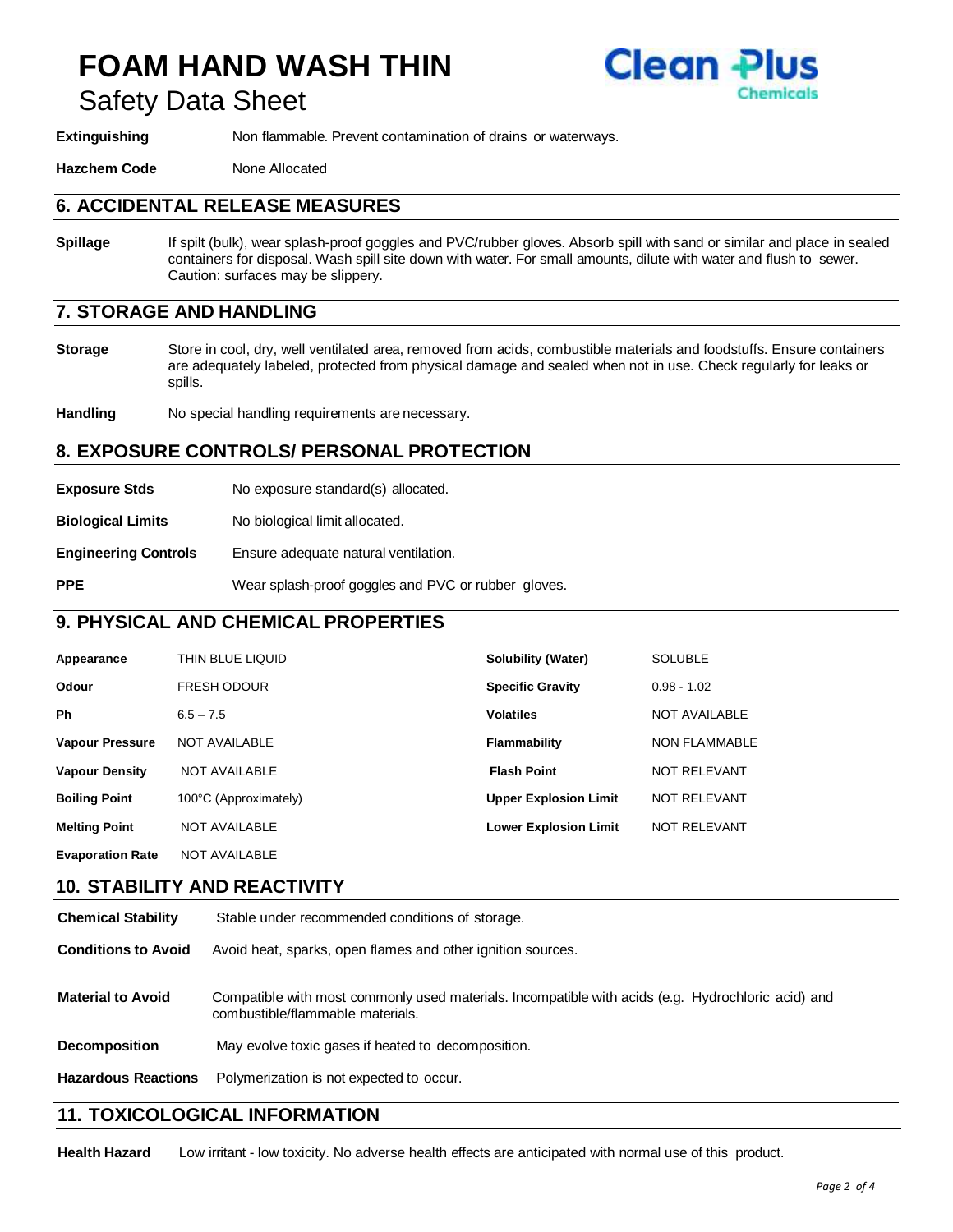# **FOAM HAND WASH THIN** Safety Data Sheet



- **Eye** Irritant. Due to product form and nature of use, an eye hazard is not anticipated. However, direct contact may result in irritation, lacrimation and conjunctivitis.
- **Inhalation** Due to the low vapour pressure of this product, an inhalation hazard is not anticipated with normal use.

**Skin** Low irritant. Prolonged or repeated contact may result in mild irritation.

**Ingestion** Low toxicity. Ingestion of large quantities may result in nausea, vomiting and gastrointestinal irritation.

**Toxicity Data** No toxicity is available for this product.

### **12. ECOLOGICAL INFORMATION**

**Environment** This product is not anticipated to cause adverse effects to animal or plant life if released to the environment in small quantities. Not expected to bioaccomulate.

**Persistence/ Degradability** This product is readily biodegradable.

### **13. DISPOSAL CONSIDERATIONS**

**Waste Disposal** No special precautions are required for the disposal of this product. However, re-use where possible or return to manufacturer. If bulk quantities are required to be disposed of, contact the manufacturer for additional information.

**Legislation** Dispose of in accordance with relevant local legislation.

### **14. TRANSPORT INFORMATION**

### **NOT CLASSIFIED AS A DANGEROUS GOODS BY THE CRITERIA OF THE ADG CODE**

| <b>Shipping Name</b> | None Allocated |                 |                |                    |                |
|----------------------|----------------|-----------------|----------------|--------------------|----------------|
| UN No.               | None allocated | <b>DG Class</b> | None Allocated | Subsidiary Risk(s) | None Allocated |
| <b>Packing Group</b> | None Allocated | Hazchem Code    | None Allocated | <b>EPG</b>         | None Allocated |

### **15. REGULATORY INFORMATION**

**Poison Schedule** A poison schedule number has not been allocated to this product using the criteria in the Standard for the Uniform Scheduling of Drugs and Poisons (SUSDP).

**AICS** All chemicals listed on the Australian Inventory of Chemical Substances (AICS).

## **16. OTHER INFORMATION**

#### **Additional Information**

#### **ABBREVIATIONS:**

ADB - Air-Dry Basis. BEI - Biological Exposure Indice(s) CAS# - Chemical Abstract Service number - used to uniquely identify chemical compounds. CNS - Central Nervous System. EINECS - European Inventory of Existing Commercial Substances. GHS – Globally Harmonized System IARC - International Agency for Research on Cancer. M - moles per litre, a unit of concentration. mg/m3 - Milligrams per cubic meter. NOS - Not Otherwise Specified. NTP - National Toxicology Program. OSHA - Occupational Safety and Health Administration. pH - relates to hydrogen ion concentration using a scale of 0 (high acidic) to 14 (highly alkaline). ppm - Parts Per Million. RTECS - Registry of Toxic Effects of Chemical Substances. TWA/ES - Time Weighted Average or Exposure Standard.